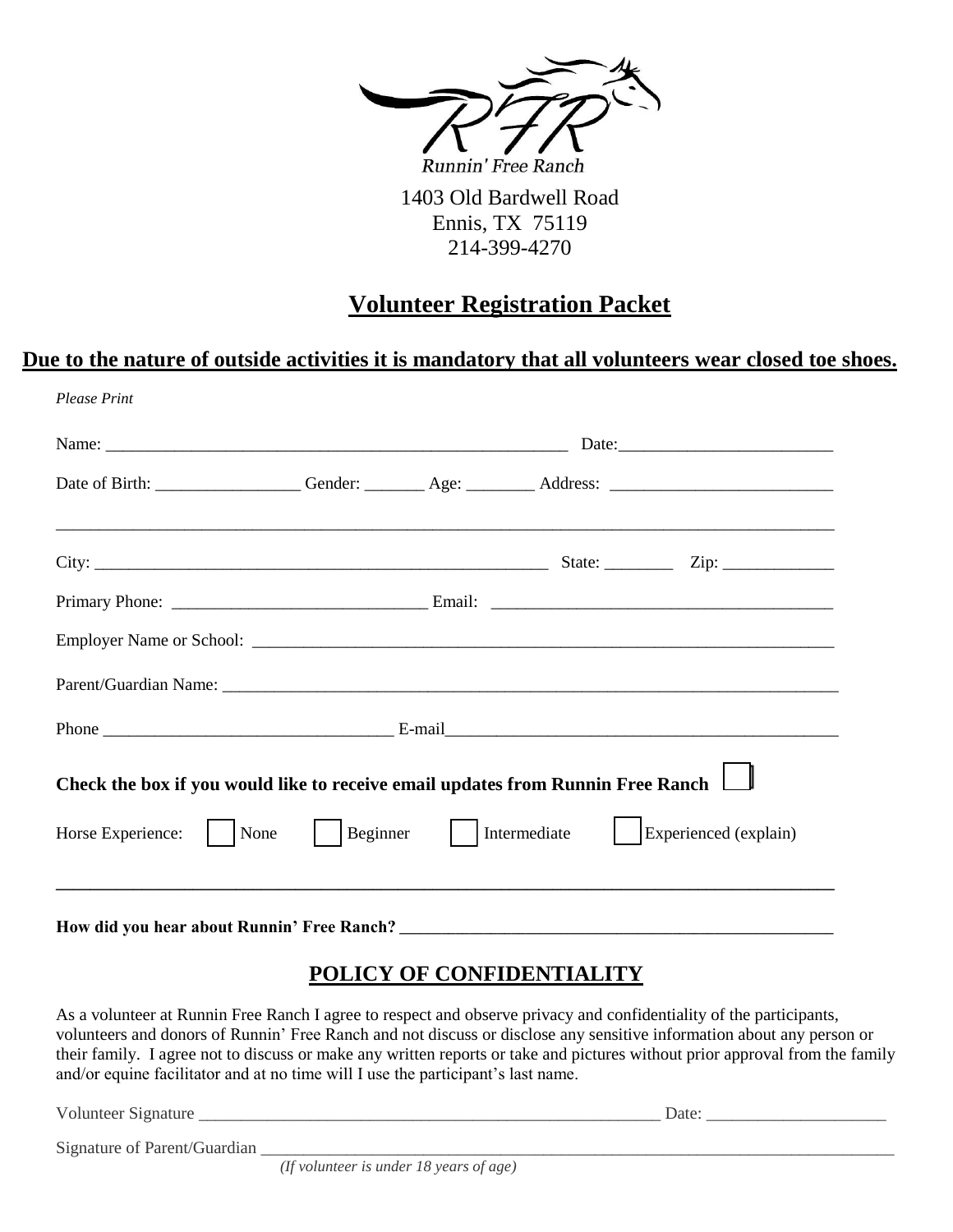## **AUTHORIZATION FOR EMERGENCY MEDICAL**

#### Please Print

| City: | Phone: $\qquad \qquad$                                                                                  |
|-------|---------------------------------------------------------------------------------------------------------|
|       |                                                                                                         |
|       | Please indicate any medical issues that may affect you/your child's volunteering at Runnin' Free Ranch. |
|       |                                                                                                         |

**\_\_\_ I GIVE CONSENT** for emergency medical treatment/aid (including x-ray, surgery, hospitalization, medication, and any treatment procedure deemed "life saving" by the physician) In the event emergency medical aid/treatment is required due to illness or injury during the process of receiving services, any participation on my part at Runnin' Free Ranch, or while being on the property of Runnin' Free Ranch, I authorize Runnin' Free Ranch to:

- 1. Secure and retain medical treatment and transportation, if needed.
- 2. Release records upon request to the authorized individual or agency involved in the medical emergency treatment.

**I DO NOT GIVE CONSENT** for emergency medical treatment/aid in the event of illness or injury during the process of receiving services, any participation on my part at Runnin' Free Ranch, or while being on the property of Runnin' Free Ranch. In the event emergency treatment/aid is required, I wish the following procedures to take place:

| Volunteer Signature or Guardian: |  | Date: |
|----------------------------------|--|-------|

\_\_\_\_\_\_\_\_\_\_\_\_\_\_\_\_\_\_\_\_\_\_\_\_\_\_\_\_\_\_\_\_\_\_\_\_\_\_\_\_\_\_\_\_\_\_\_\_\_\_\_\_\_\_\_\_\_\_\_\_\_\_\_\_\_\_\_\_\_\_\_\_\_\_\_\_\_\_\_\_\_\_\_\_\_\_\_\_\_\_\_\_\_\_\_\_\_\_

### **PHOTO RELEASE**

I consent to and authorize the use and reproduction by Runnin' Free Ranch of any and all photographs and any other audiovisual materials taken of me or my child for promotional printed material, educational activities, exhibitions, or for any other use for the benefit of the program

\_\_\_\_ I **do not** consent to nor do I authorize the use and reproduction by Runnin' Free Ranch of any and all photographs and any other audiovisual materials taken of me or my child for promotional printed material, educational activities, exhibitions, or for any other use for the benefit of the program

Volunteer Signature or Guardian: \_\_\_\_\_\_\_\_\_\_\_\_\_\_\_\_\_\_\_\_\_\_\_\_\_\_\_\_\_\_\_\_\_\_\_\_\_\_\_\_\_\_\_\_ Date: \_\_\_\_\_\_\_\_\_\_\_\_\_\_